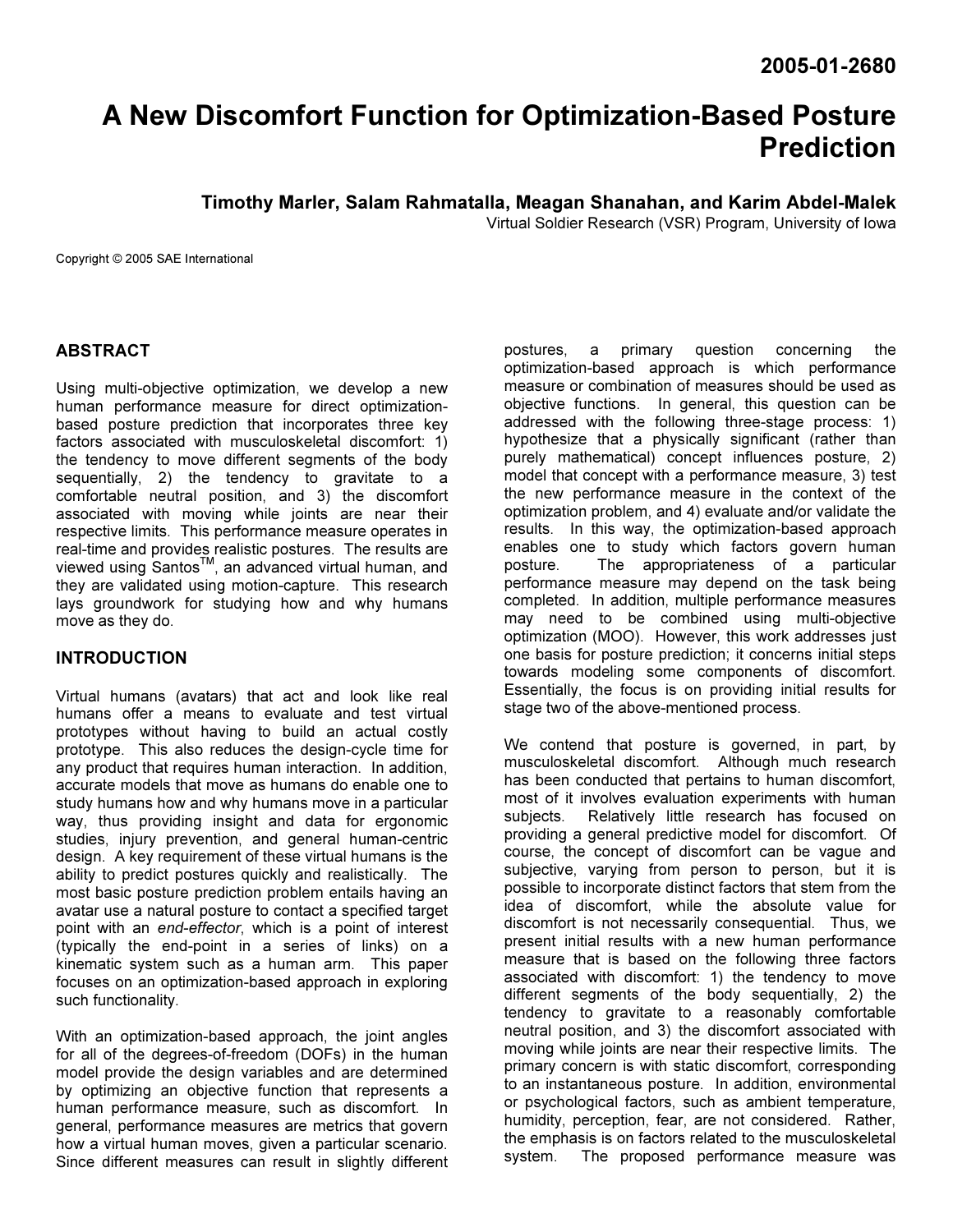introduced by Yang et al (2004) in the broader context of using MOO for posture prediction. In this paper, we elaborate on the development, analysis, and testing of Note that the absolute value for discomfort is not necessarily significant; we do not intend to quantify precisely the fuzzy idea of discomfort. Rather, we design a discomfort function that governs human posture.

#### OVERVIEW OF THE PAPER

This paper presents work towards a predictive discomfort model. Although the consequent human performance measure does not require experimental data, it incorporates factors that have been shown to influence discomfort experimentally. Discomfort is not the same as simple joint displacement, despite the semantic discrepancy in the literature. Rather, the new performance measure is based on three different biomechanical concepts, and the effectiveness of incorporating these concepts is studied.

The current literature is reviewed with respect to optimization-based posture prediction and discomfort. Then, before presenting the details of the proposed discomfort function, we present an overview of direct optimization-based posture prediction, including a description of the human model and an outline of the optimization formulation. Then, MOO is leveraged in detailing the components of the performance measure. Finally, we discus the effectiveness of this performance measure and compare the results to those obtained with motion capture.

## LITERATURE REVIEW

The focus of this paper concerns the incorporation of discomfort-related factors into a human performance measure for an optimization-based approach to posture prediction. Consequently, a brief overview of approaches to posture prediction is provided, followed by a review of current literature pertaining to a direct optimization-based approach and to discomfort.

#### POSTURE PREDICTION

While a thorough review of methods for posture prediction is provided by Mi (2004), a brief overview is provided here. There are two fundamental approaches to posture prediction. First, one can predict posture based on prerecorded motion, anthropometric data, and functional regression models (Beck and Chaffin, 1992; Zhang and Chaffin, 1996; Farraway, 1997; Das and Behara, 1998; Faraway et al, 1999; Chaffin, 2002). This approach has been used extensively with automotive seating evaluation and design (Reed et al, 1999, 2000a).

Alternatively, one can use inverse kinematics to predict posture, without observed data. There is a variety of approaches to inverse kinematics, one of the most a common of which is the pseudo-inverse method (Liegeois, 1977; Klein and Huang, 1983; Jung et al,

1995). Essentially, the solution (set of joint angles representing a posture) is determined iteratively using the pseudo-inverse of the Jacobian matrix, which represents the derivatives of the end-effector position with respect to the joint angles. In addition, during each iteration, an optimization algorithm is run to minimize the deviation of the resolved posture from a predetermined reference posture. Eventually, the algorithm converges on a final posture (set of joint angles). Zhang et al (1998) incorporate optimization in a weighted pseudoinverse approach whereby the weights ere estimated such that the predicted motion approximates prerecorded motion. Reed et al (2000b) also combine the use of optimization and experimental data by using an optimization prediction model with three DOFs to find a posture that approximates the data most accurately.

It is possible to use optimization to determine a posture directly, without experimental data, and with only one run of the optimization algorithm. Joint angles provide the design variables that are determined to minimize a human performance measure, subject to constraints concerning joint limits and the final position of the endeffector. We refer to this as a direct optimization-based approach. It affords the virtual human a substantial amount of autonomy in reacting to infinitely many scenarios rather than using a finite set of recorded motions or postures. In addition, it is applicable to human models with a relatively high number of DOFs, and it provides real-time predictions. Consequently, the work in this paper builds on the advantages of this approach.

Zhao and Badler (1994) provide one of the earliest works with the direct use of optimization for posture prediction. A gradient-based optimization routine is used to minimize an objective function formed by the weighted sum of components that model various factors, such as the position of the end-effector (a specified point, line, or plain) or the orientation of the hands. Limits on the joint angles are incorporated as constraints. The work is demonstrated using a 22-DOF full-body virtual human. Riffard and Chedmail (1996) use a similar approach and determine the optimum placement of the torso and the optimum posture of a seven-DOF arm, using simulated annealing, which is a global optimization method. Equations for target contact, collision avoidance, vision, body-orientation, and torque are combined in a weighted sum to form the objective function.

Yu (2001) uses joint displacement and potential energy as objective functions for a three-DOF arm, while the position of the end-effector is modeled as a constraint along with limits on eth joint angles. Joint displacement is defined as follows:

$$
f_{Joint\ displacement}\left(\mathbf{q}\right) = \sum_{i=1}^{DOF} w_i f_i\left(q_i\right) \tag{1}
$$

$$
f_i\left(q_i\right) = \left(q_i - q_i^N\right)^2\tag{2}
$$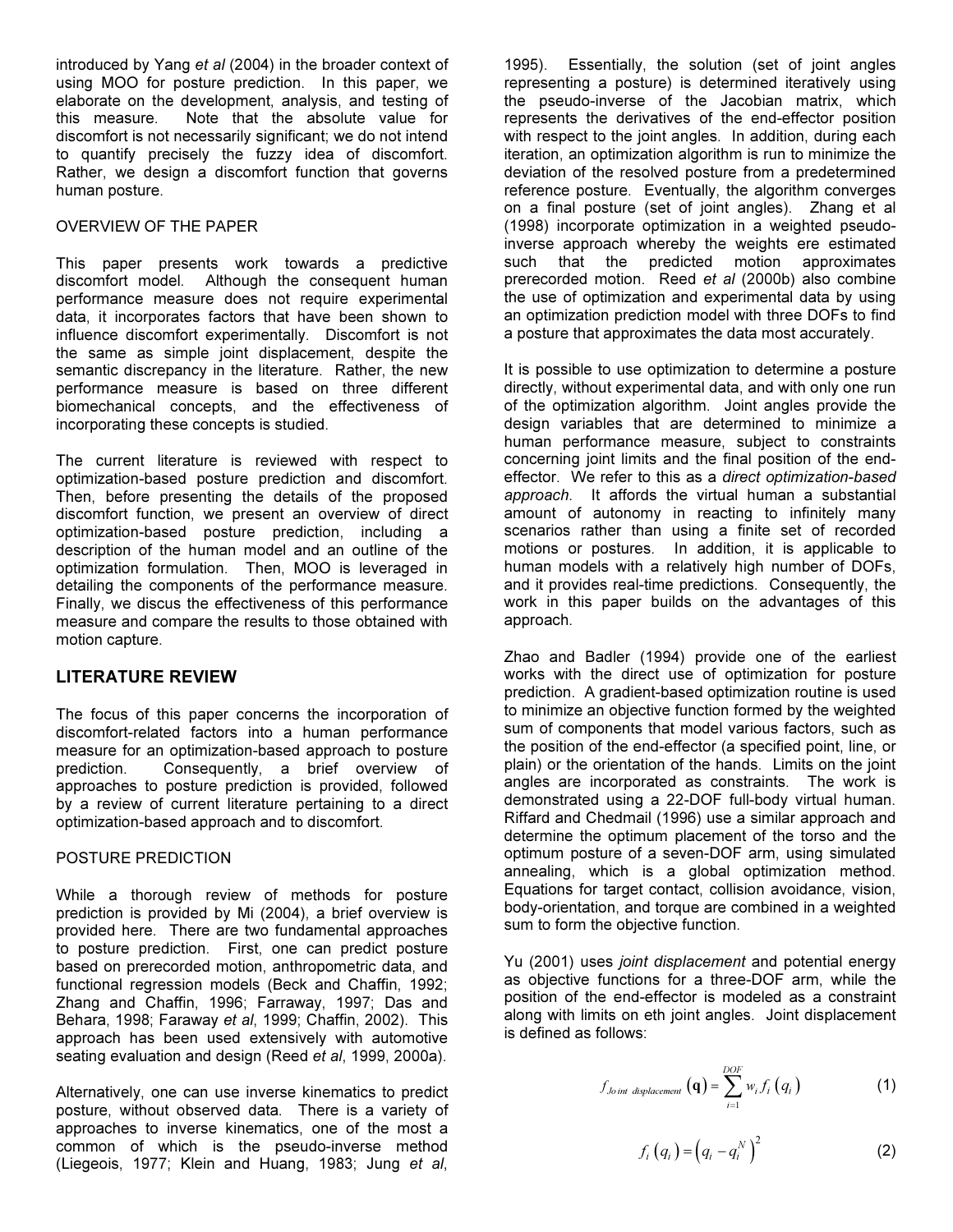where **q** is a vector of joint angles.  $q_i^N$  is the *neutral* position of a single joint, and the neutral position of the complete system,  $\mathbf{q}^N$ , represents a relatively comfortable position. With this formulation, the avatar's position gravitates towards the neutral position.  $w_i$  are scalar weights and are used to stress the importance of particular joints. Mi et al (2002b) and Mi (2004) extend the work of Yu (2001) to a 15-DOF upper-body model with similar objective functions. In addition, a real-time optimization algorithm is developed that combines genetic-algorithm results from a library of off-line computations with results from a faster unconstrained gradient-based algorithm.

Although some work has been completed concerning the concept of optimization-based posture prediction, this approach depends heavily on the objective function, and relatively little work has been conducted that implements varied human performance measures. In addition, human models with the optimization approach have been relatively simple, with few DOFs. We respond to this deficiency by introducing a new performance measure with a high-DOF human model.

#### DISCOMFORT

There is an extensive amount of literature concerning discomfort, but most of it pertains to experimentation with subjective feedback provided by human subjects rather than predictive modeling (Redfern and Chaffin, 1995; Olendorf and Drury, 2001; Monnier et al, 2002; Fehren et al, 2003). In some cases, regression models are developed based on the experimental results (Chevalot and Wange, 2004; Moschandreas and Sofuoglu, 2004). However, little work involves predictive mathematical modeling that does not depend on experimentation. The experimental work has flushed out factors that contribute to discomfort, but these components have not yet been incorporated collectively in an effective optimization-based performance measure for use with virtual humans.

Much work has been conducted involving discomfort that stems from factors outside the human body or unrelated to motion (Toftum et al, 2000; Hoppe, 2001; Fehren et al, 2003; Fisekis et al, 2003; Kaynakli and Kilic, 2005; Nagano and Horikoshi, 2005). Da Silva (2002) provides a thorough review of environmental factors (thermal conditions, air quality, noise, etc.) that effect comfort in a vehicle. However, this paper focuses on discomfort issues related to the musculoskeletal system.

Shen and Galer (1993) determine that discomfort while sitting is multifaceted, depending on different components, including the relative position of the body joints with respect to the environment (i.e. a seat), the ability to alter the position of the joints over time, duration of a fixed posture, and applied pressure.

Allread et al (1998) perform experiments to evaluate discomfort in manufacturing environments and find that overall total-body discomfort depends on external loads and on the nature of tasks that are being completed (i.e., lifting and moving objects). Alternatively, discomfort in specific body parts depends on kinematics of the torso area. Discomfort is often highest in the lumbar region and in the shoulder, implying that different segments of the body should be considered separately.

Santos et al (2000) conduct experiments to correlate subjective indications of discomfort with biomedical indices that are evaluated using a 54-DOF motioncapture model. They find that discomfort increases as the distance between the human and the intended target<br>point increases. Reaching out from the body, as Reaching out from the body, as opposed to reaching across the body, results in the highest discomfort. The authors find a linear relationship between discomfort and the following two biomedical indices: 1) the deviation from a neutral position, and 2) the moments in the muscles that are necessary to counter the effect of gravity. Other authors also suggest that joint stresses and loads provide an additional factor for modeling discomfort (Kayis and Hoang, 1999; Bubb and Estermann, 2000).

Zacher and Bubb (2004) draw similar conclusions with respect to a proposed force-based discomfort model. They find that discomfort depends on the magnitude and direction of forces at the joints. In addition, discomfort is proportional to how close a joint angle is to its limits, i.e., the degree of flexion. The authors suggest that overall discomfort is highly dependent on the maximum discomfort for a single body part. This suggests that different joints should be viewed independently to some extent. Chung et al (2002) also distinguish between the discomfort at each joint and the total-body discomfort, and they use a neural network to relate the two. Although limited to work with the wrists, Carey and Gallway (2002) also find a correlation between discomfort and extreme flexion.

Zhang (1996) suggests that comfort and discomfort should be treated as different but complementary quantities, finding that discomfort tends to be associated with biomechanical factors, whereas comfort is associated with "feelings of relaxation and well-being." With respect to sitting, Shen and Vertiz (1997) refine the general concept of comfort, also contrasting it with discomfort and suggested that comfort is a temporal quantity. In this paper, since we are concerned only with static posture prediction, we are concerned only with static, instantaneous discomfort.

In addition to the above-mentioned experimental work, some work has been completed with the development of discomfort-based human models, although the representation of discomfort in this capacity and the models themselves are limited. Jung et al (1994) models themselves are limited. provide one of the first mathematical metrics for discomfort. Drawing on the work of Liegeois (1977), who uses the pseudo-inverse method for motion prediction of a six-DOF robot, the authors essentially use a normalized form of (1) with each component of the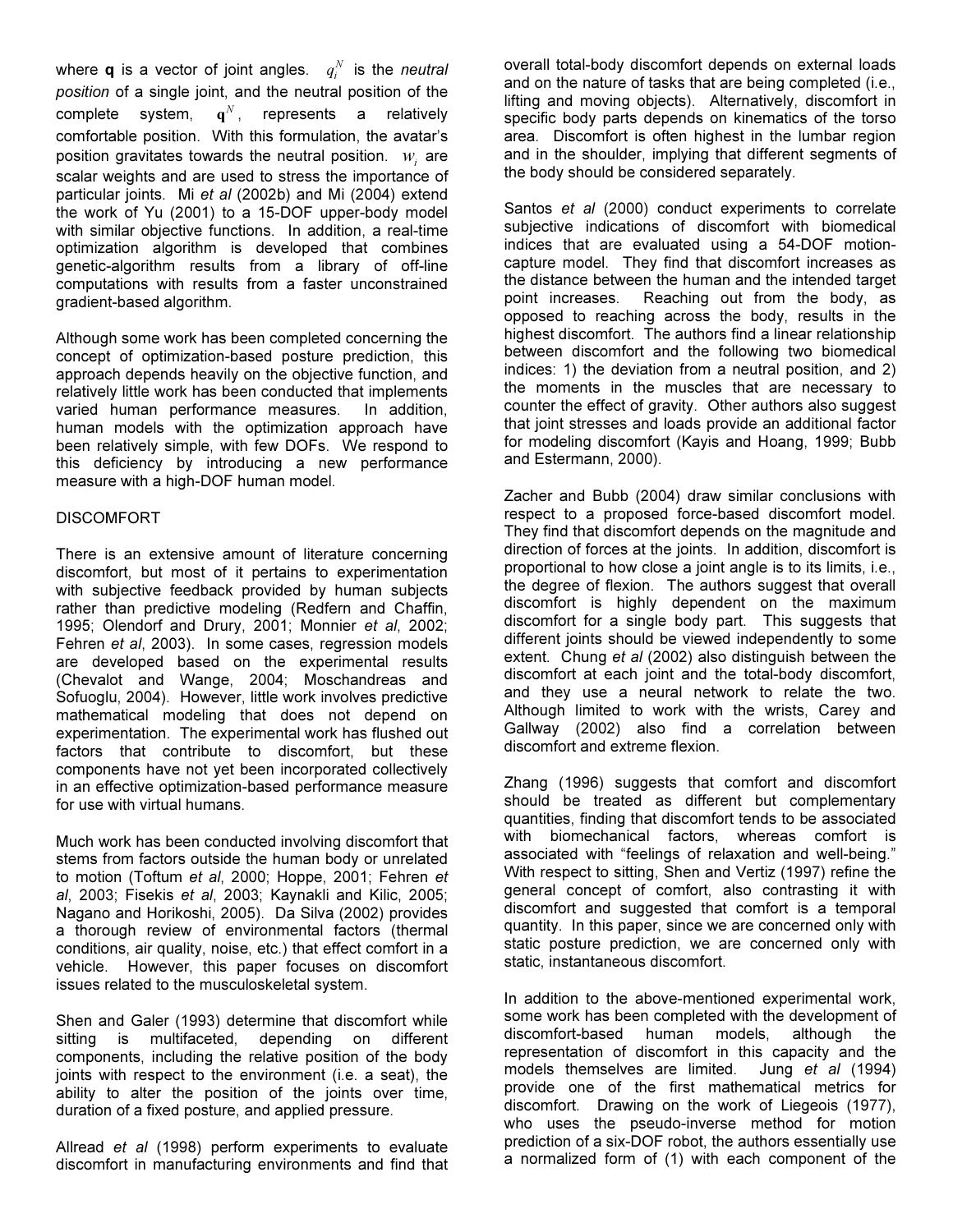neutral position determined as the center angle for each joint. They refer to this as discomfort (as opposed to joint displacement), and it is based on the idea that discomfort for the arm reaches a minimum approximately when each joint is at its center angle (Cruse et al, 1990). This form of discomfort is used with a two-dimensional, four-DOF human model that is based on inverse kinematics. Jung and Choe (1996) extend the work of Jung et al (1994) to a three-dimensional, seven-DOF human model, with externally applied forces. Again, a regression model is used to create a discomfort function. Yu (2001), Mi et al (2002), and Mi (2004) use a similar concept for discomfort, although the term joint displacement is used. In this case, the weights are based on trial-and-error.

Although substantial research concerning the nature of discomfort exists, little work has been completed towards developing a general discomfort model that can be incorporated in an optimization-based posture prediction algorithm. We argue that although (1) is a common and necessary ingredient for modeling discomfort, conceptually, it is incomplete and yields an overly simple model. Additional factors should be considered.

#### OVERVIEW OF OPTIMIZATION-BASE POSTURE PREDICTION

Simulating human posture depends largely on how the human skeleton is modeled, so we briefly describe the model that provides the foundation for this study. A skeleton can be viewed as a kinematic system, a series of links with each pair of links connected by one or more revolute joints. Therefore, a complete human body can be modeled as several kinematic chains, formed by series of links and revolute joints, as shown in Figure 1.



Figure 1: A Kinematic Chain of Joints

 $q_i$  is a joint angle and represents the rotation of a single revolute joint. There is one joint angle for each DOF.  $\mathbf{q} = \left[ q_1, \ldots, q_n \right]^T \in R^n$  is the vector of joint angles in an n-

DOF model and represents a specific posture. Each skeletal joint is modeled using one, two, or three kinematic revolute joints.  $\mathbf{x}(\mathbf{q}) \in R^3$  is the position vector in Cartesian space that describes the location of the end-effector as a function of the joint angles, with respect to the global coordinate system. An end-effector is a point of interest on a kinematic chain, and in this case, the end-effector is the tip of the index finger. For a given set of joint angles q, the position of the endeffector in Cartesian space  $\mathbf{x}(\mathbf{q}) \in R^3$ , is determined using the Denavit-Hartenberg method (Denavit and Hartenberg, 1955).

With this study, a 21-DOF model for the human torso and right arm is used and is shown in Figure 2, where each cylinder represents a rotational DOF.  $q_1$  through  $q_{12}$  represent the spine.  $q_{13}$  through  $q_{17}$  represent the shoulder and clavicle.  $q_{18}$  through  $q_{21}$  represent the right arm. The link lengths between each of the joints are variable and can be set based on anthropometric data, thus representing various population variations. The same is true of the masses for various body segments.



Figure 2: 21-DOF Kinematic Model

#### OPTIMIZATION PROBLEM FORMULATION

The posture of the above-described model can be determined by solving the optimization problem presented in this section. The design variables for the final optimization problem are  $q_i$ , measured in units of degrees. The vector **q** represents the consequent posture. Because listing values for all of the joint angles with each predicted posture can be cumbersome and unrevealing, results are depicted with actual pictures of the avatar.

The first constraint, called the *distance* constraint, requires the end-effector to contact the target point. In addition, each joint angle is constrained to lie within predetermined limits.  $q_i^U$  represents the upper limit for  $q_i$ , and  $q_i^L$  represents the lower limit. These limits ensure that the virtual human adheres to natural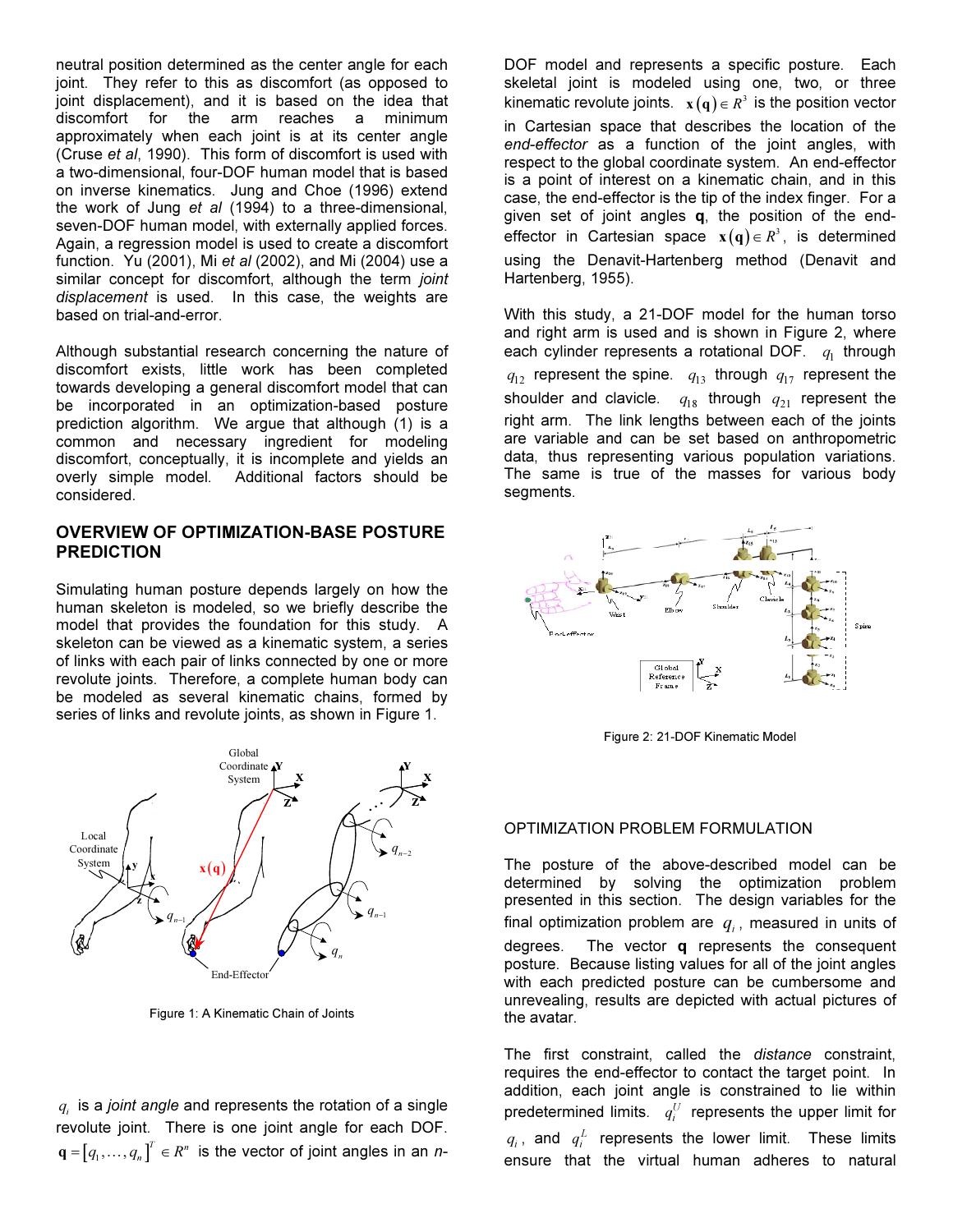restrictions on joints and does not assume an unrealistic posture.

The optimum posture for the 21-DOF system shown in Figure 2 is determined by solving the following problem:

Find: 
$$
\mathbf{q} \in R^{DOF} \tag{3}
$$

to minimize:  $f_{Discomfort}(\mathbf{q})$ 

subject to: 
$$
distance = \|\mathbf{x}(\mathbf{q})^{end\}
$$
 $-\mathbf{x}^{target\ point} \|\leq \varepsilon$ \n $q_i^L \leq q_i \leq q_i^U; \ i = 1, 2, \ldots, DOF$ 

where  $\varepsilon$  is a small positive number that approximates zero. (3) is solved using the software SNOPT (Gill et al, 2002), which uses a sequential quadratic programming algorithm. Analytical gradients are determined for the objective function and for all constraints.

#### DEVELOPMENT OF A DISCOMFORT PERFORMANCE MEASURE

We view the development of the discomfort performance measure in terms of MOO. Therefore, before discussing the details of the measure, we provide a brief overview of MOO. Each component of the final discomfort function (involving a single joint angle) is referred to as a joint term, an example of which is given in (2). Each joint term constitutes a separate, individual objective function. The general MOO problem is posed as follows:

Find: 
$$
\mathbf{q} \in R^{DOF} \tag{4}
$$

to minimize:  $\mathbf{f}\left(\mathbf{q}\right)$  =  $\left[ \begin{matrix} f_{1}\left(q_{1}\right) & f_{2}\left(q_{2}\right) & \cdots & f_{k}\left(q_{k}\right) \end{matrix} \right]^{T}$ 

subject to:  $g_i(\mathbf{q}) \leq 0$   $i = 1, 2, \dots, m$ 

where  $k$  is the number of objective functions and  $m$  is the number of inequality constraints.  $f(q) \in E^k$  is a vector of joint terms  $f_i(q_i)$ . Given a set of concepts that relate to the idea of discomfort and that must be incorporated in a model, one must determine the most effective form of  $f_i(q_i)$  and how to incorporate these functions in (4).

The idea of a solution for (4), where multiple objectives may conflict with one another (e.g., what minimizes one function may increase another), can be unclear. Consequently, the idea of Pareto optimality is used to describe solutions for MOO problems. A solution point is Pareto optimal if it is not possible to move from that point and improve at least one objective function without detriment to any other objective function. Typically, there are infinitely many Pareto optimal solutions for a MOO problem. Thus, it is often necessary to incorporate user preferences in order to determine or select a single

suitable solution. With methods that incorporate a priori articulation of preferences, the user indicates the relative importance of the objective functions or desired goals before running the optimization algorithm. Different methods allow one to articulate preferences in different ways, but the most common approach is to have the user set parameters such as the weights in (1).

#### DISCOMFORT FACTORS

Using the idea of MOO, three key factors are incorporated in the proposed performance measure. In order to incorporate the first factor, the tendency to move different segments of the body sequentially, we base the discomfort function on the lexicographic method for MOO, which is discussed in detail by Marler and Arora (2004). With the lexicographic method, one simply prioritizes the objectives rather than articulating preferences with weights that indicate the relative importance of individual objective functions as shown in (1). Then, one objective at a time is minimized in a sequence of separate optimization problems. After an objective has been minimized, it is incorporated as a constraint in the subsequent problems. By using the concept behind the lexicographic method, one is able to model the idea that groups of joints are utilized sequentially. That is, in an effort to reach a particular target point, one first uses one's arm. Then, only if necessary, does one bend the torso. Finally, if the target is still out of reach, one may exercise the clavicle joint. Essentially, different groups of joints are included in one of three objective functions (one for the arm, torso, and clavicle), which are then optimized lexicographically. However, solving a sequence of optimization problems can be time consuming and impractical for real-time applications. Miettinen (1999) and Romero (2000) suggest that the weighted sum method can be used to approximate results of the lexicographic method if the weights have infinitely different orders of magnitude. This is the approach taken with the proposed discomfort function.

The weights  $\gamma_i$ , that are used to approximate the lexicographic approach, are shown in Table 1.

| Joint Variables          |               |
|--------------------------|---------------|
| $q_1, \dots, q_{12}$     | $1\times10^4$ |
| $q_{13}$ , $q_{14}$      | $1\times10^8$ |
| $q_{15}, \ldots, q_{21}$ |               |

Table 1: Joint Weights for Discomfort

There is one  $\gamma_i$  associated with each joint variable, but only three different values. Although weights are used, they do not need to be determined as indicators of the relative significance of their respective joints; they are simply fixed mathematical parameters. The exact values of the weights are irrelevant; they simply have to have significantly different orders of magnitude. An additional benefit is that this approach avoids computational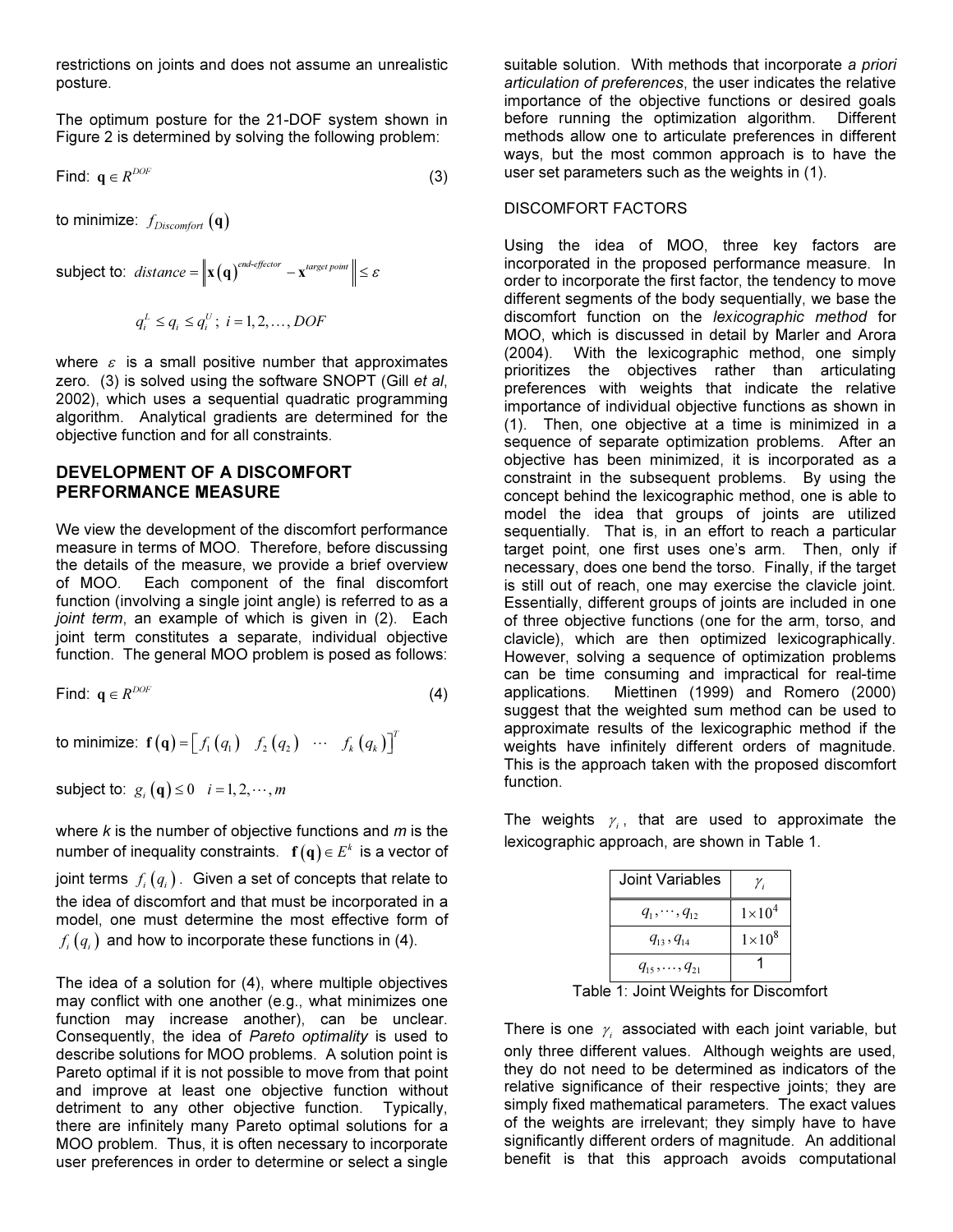difficulties associated with discontinuous values for the weights in (1), which are common in the literature.

The second discomfort factor, the tendency to gravitate to a reasonably comfortable neutral position, is incorporated by using the weights in Table 1 with a function that is based loosely on (1) with the neutral position representing a posture with the arms straight down, parallel to the torso. Note that for this model, the neutral position is chosen based on observations of the skinned model in Figure 3 rather than on a skeletal model like the one shown in Figure 2. As argued by Marler and Arora (2005, in press), objective functions should be normalized when weights are incorporated a priori. Consequently, prior to applying the weights, each joint term is normalized as follows:

$$
\Delta q^{norm} = \frac{q_i - q_i^N}{q_i^V - q_i^L} \tag{5}
$$

With this normalization scheme, each term  $\left(\Delta q_i^{norm}\right)^2$ acts as an individual objective function and has values between zero and one. The final aggregated discomfort function is given as follows:

$$
f_{Discomforf}(\mathbf{q}) = \sum_{i=1}^{DOF} \gamma_i \left(\Delta q_i^{norm}\right)^2 \tag{6}
$$

where  $\gamma$  are the weights defined in Table 1.

Generally, (6) is effective in modeling the tendency to move body segments sequentially and the tendency to gravitate towards a neutral position. However, it often results in postures with joints extended to their limits, and such postures can be uncomfortable and unrealistic. Consequently, to rectify this problem and to incorporate the final factor, the discomfort associated with moving while joints are near their respective limits, specially designed penalty terms are added to the discomfort function. Consequently, the modeled discomfort increases significantly as joint values approach their limits. The final discomfort function is given as follows:

$$
f_{Discomfort}(\mathbf{q}) = \frac{1}{G} \sum_{i=1}^{DOF} \left[ \gamma_i \left( \Delta q_i^{norm} \right) + G \times QU_i + G \times QL_i \right] \tag{7}
$$

$$
QU_i = \left(0.5\sin\left(\frac{5.0\left(q_i^U - q_i\right)}{q_i^U - q_i^L} + 1.571\right) + 1\right)^{100} \tag{8}
$$

$$
QL_i = \left(0.5\sin\left(\frac{5.0(q_i - q_i^L)}{q_i^U - q_i^L} + 1.571\right) + 1\right)^{100}
$$
(9)

where  $G \times QU$  is a penalty term associated with joint values that approach their upper limits, and  $G \times QL$  is a penalty term associated with joint values that approach their lower limits. Each penalty term varies between zero and G, as the following two terms vary between zero and one:

$$
\left(q_i^U-q_i\right)\middle/\left(q_i^U-q_i^L\right) \tag{10}
$$

$$
\left(q_i-q_i^L\right)\middle/\left(q_i^U-q_i^L\right)
$$
\n(11)

Figure 3 illustrates the curve for the following function, which represents the basic structure of the penalty terms:

$$
Q = (0.5\sin(5.0r + 1.571) + 1)^{100}
$$
 (12)



 $\mathcal{F}$  and  $\mathcal{F}$  are  $\mathcal{F}$  and  $\mathcal{F}$  are  $\mathcal{F}$  terms to  $\mathcal{F}$  terms  $\mathcal{F}$  are  $\mathcal{F}$ 

 $r$  represents either the expression in (10) or (11). Thus, as Figure 4 illustrates, the penalty term has a value of zero until the joint value reaches the upper or lower 10% of its range. The curve for the penalty term is differentiable, and it reaches its maximum penalty value of  $G = 10^6$  when  $r = 0$ .

#### RESULTS

In general, when various target points are considered, the proposed discomfort function provides realistic results, where basic validation is performed using visual comparison between predicted postures and postures determined using an eight-camera Vicon motion-capture system. The specific results shown in this section, which illustrate some differences between predicted postures and captured postures, provide particularly interesting insight into human posture.

Figures 4 through 6 show results when the discomfort function is used to predict posture, given a target point to be touched with the right index finger. The results are illustrated using Santos<sup>TM</sup>, an advanced virtual human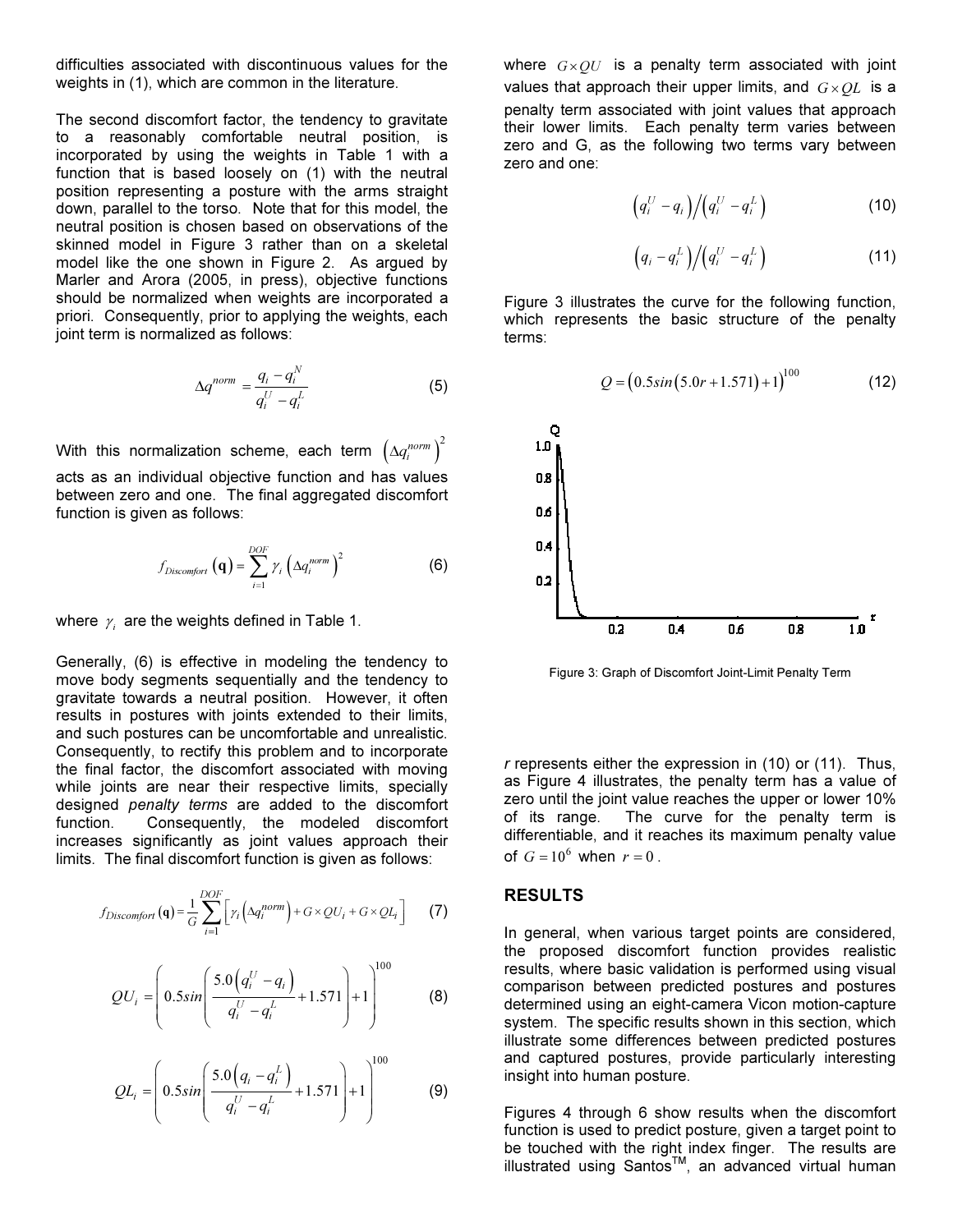based on the kind of skeleton discussed with respect to Figure 2. The virtual human  $(Santos<sup>TM</sup>)$  in the dark shorts represents the predicted posture, and the virtual human in the light shorts represents the posture obtained with the motion capture system. Note that the nuances of skin deflection are not addressed. In fact, deformation in the stomach (Figure 6) is not necessarily an indication of discomfort.



Predicted Posture Motion Capture

Figure 4: Results with Front Right Target Point



Predicted Posture Motion Capture



Predicted Posture Motion Capture

Figure 6: Results with Back Target Point

With these preliminary results, one motion-capture subject is used for basic validation of the predicted posture. Markers are placed on the subject, and joint angles are determined based on the final position of the markers. These joint angles are then input into the virtual human model to yield a representation of the captured posture. Minor differences between the position of the end-effector for the predicted posture and the captured posture, stem from differences in the proportions of the motion-capture subject and Santos™. Nonetheless, the overall forms of the two postures (one with the motion-capture subject and one with Santos<sup>TM</sup>) are comparable and revealing.

In Figure 4, the primary difference between the two postures is the height of the elbow. The elbow for the captured posture is lower than the elbow for the predicted posture. However, we found that this can depend in part, on the starting point (posture) for the motion-capture subject. With these tests, the subject started from the neutral position, where discomfort is essentially zero. However, when the subject began with both arms extended vertically, the final posture mimicked the predicted posture in Figure 4. This supports the idea behind another human performance measure called effort, which is modeled as follows (Yu, 2001; Mi et al, 2002):

$$
f_{Effort}\left(\mathbf{q}\right) = \sum_{i=1}^{DOF} w_i \left(q_i - q_i^{initial}\right)^2 \tag{13}
$$

Figure 5: Results with Front Lower Target Point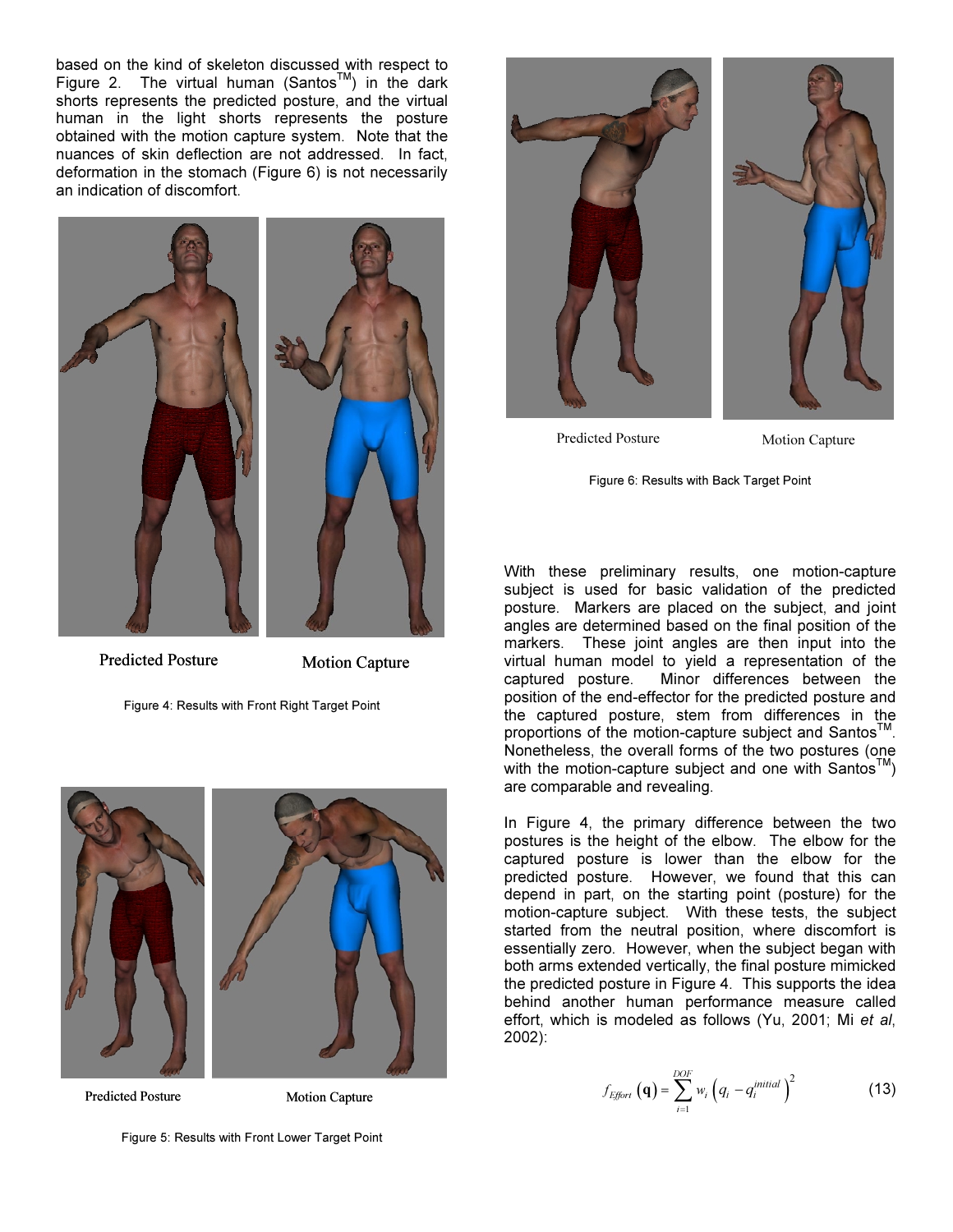(13) is similar to (1) except that an initial position  $q_i^I$  is used in place of the neutral position  $\ q_i^N$  . Whereas  $\mathbf{q}^N$ 

represents a generally comfortable position,  $q<sup>T</sup>$ represents the initial posture of the avatar before a new posture is predicted. Consequently, postures resulting from (13) depend on the virtual human's starting posture and tend to gravitate towards that posture. In addition, initial studies have shown that when the discomfort function is coupled with a form of potential energy using MOO, the resulting predicted posture tends to have a slightly lower and more realistic elbow position (Marler, 2005).

In Figure 5, the predicted results involve a twist in the waist. This is because the legs in the model are fixed, so a twist in the waist is necessary to reach the target point. The motion-capture subject, however, was able to adjust the waist and ankles for balance and extended reach. This discrepancy between the two postures indicates the significance of modeling balance even for static posture prediction.

Figure 6 illustrates two distinctly different postures, but this does not necessarily reflect a deficiency in the discomfort function. In terms of skeletal mechanics, the predicted posture is relatively comfortable, because joints in the torso and shoulder are not forced to approach their limits. The captured posture appears to be slightly more reasonable only because one typically strives to see the target. Note that the eyes and neck are not incorporated in this posture prediction model. In this sense, no form of musculoskeletal discomfort is ideal for predicting postures that involve target points behind the avatar.

## **CONCLUSION**

In this paper, we have introduced a new human performance measure for optimization-based posture prediction. The optimization-based approach facilitates the study of how and why people move the way they do, and by modeling specific factors hypothesized to govern posture, we are able to study the significance of such components. By leveraging the idea of multi-objective optimization, we have incorporated in the new performance measure three key factors that are associated with musculoskeletal discomfort: 1) the tendency to gravitate to a comfortable neutral position, 2) the tendency to move different segments of the body sequentially, and 3) the tendency to avoid postures where joints approach their limits. The consequent discomfort function generally yields realistic and acceptable postures, resulting in a successful feasibility study. We have highlighted examples that shed light on the nature of human posture.

The proposed performance measure depends on the selected neutral position and yields postures that tend to gravitate towards this datum. Alternate neutral positions can be used for different scenarios that dictate different

sets or classes of postures. In fact, this datum provides a means for tailoring the discomfort function to a particular type of task. For instance, sitting would require a neutral position different from standing.

An added feature of the proposed performance measure is inherent self-avoidance, which entails the ability of the virtual human to avoid unrealistic intersections between different body segments. Addressing this issue can be extremely complex, but the penalty associated with joint limits provides a natural approximate guard against such inaccuracies.

The emphasis of this work has been on predicting static posture rather than precisely modeling discomfort. We have incorporated key components that effect posture and that are typically tied to discomfort. In doing so, we have discovered opportunities for additional work, much of which is ongoing. Vision can play a significant role in dictating posture, especially with target points behind the avatar. Thus, although it is not directly associated with musculoskeletal discomfort, it should be considered when predicting posture. In addition, incorporating joint torques could provide a physically significant substitute for the penalty that is associated with joint-angle limits. Modeling joint torques would also respond to experimental work that suggests that joint stresses and loads provide an additional factor for modeling discomfort.

The idea of modeling balance is typically associated with dynamic gait analysis. However, we have shown that balance can play a role in posture prediction as well, and work with a dynamic balance and gait model is ongoing. The work presented in this paper suggests that coupling the proposed discomfort function with other performance measures such as joint displacement, effort, or potential energy could be advantageous. In fact, Yang et all (2004) provide an initial study of incorporating MOO in this way. More extensive motion-capture studies and statistical analysis will provide additional validation studies for the predicted postures. In addition, the relative values for discomfort, given a variety of target points and consequent postures, will be validated with subjective evaluation of motion-capture subjects.

#### ACKNOWLEDGMENTS

This research was funded by the US Army TACOM project: Digital Humans and Virtual Reality for Future Combat Systems (FCS).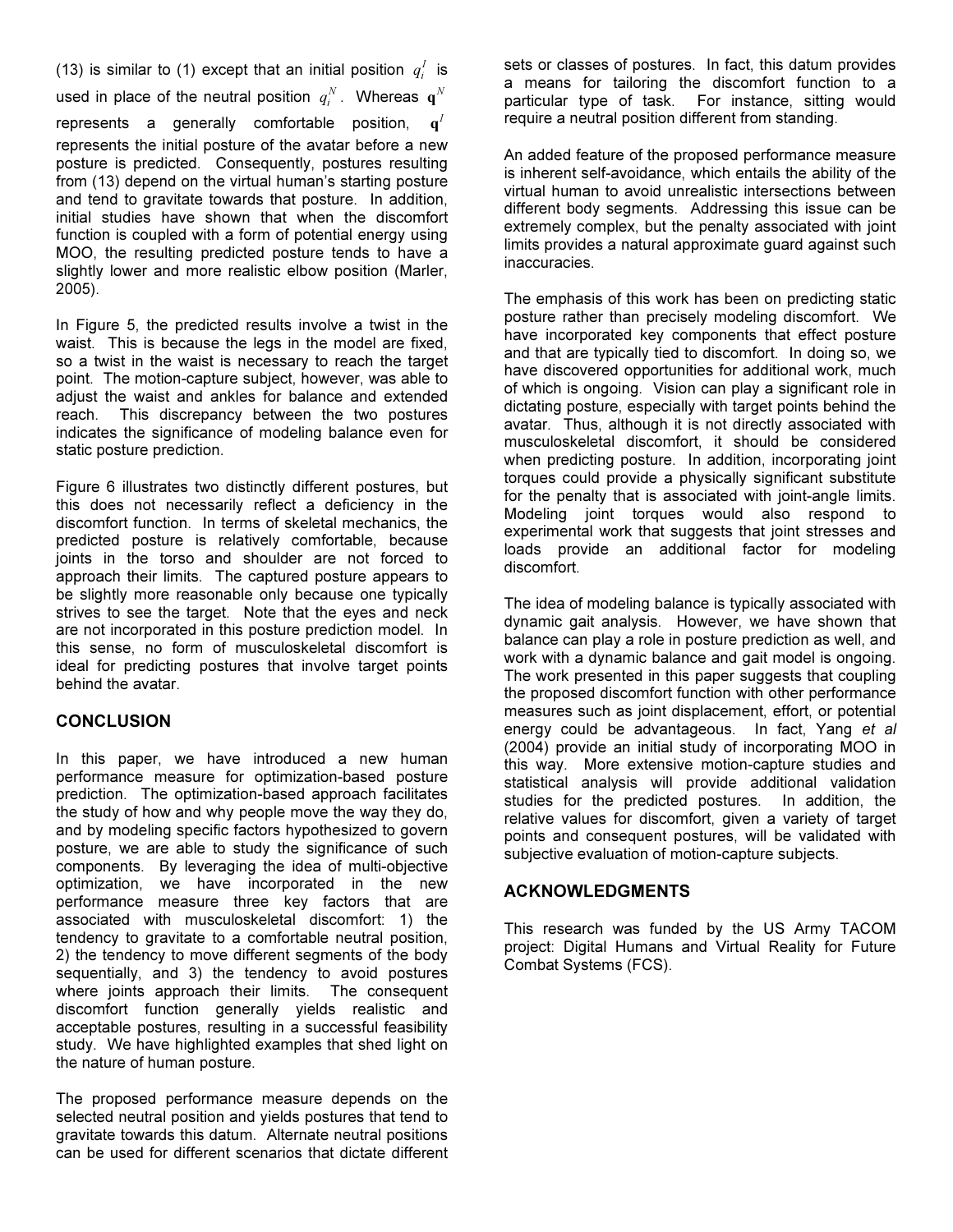### REFERENCES

- 1. Allread, W. G., Marras, W. S., and Fathallah, F. A. (1998), "The Relationship, Between Occupational Musculoskeletal Discomfort and Workplace, Personal, and Trunk Kinematic Factors", Proceedings of the Human Factors and Ergonomics Society 42<sup>nd</sup> Annual Meeting, October, Chicago, IL, Human Factors and Ergonomics Society, Santa Monica, CA, 896-900.
- 2. Beck, D. J., and Chaffin, D. B. (1992), "An Evaluation of Inverse Kinematics Models for Posture Prediction", Computer Applications in Ergonomics, Occupational Safety and Health, Elsevier, Amsterdam, The Netherlands, 329-336.
- 3. Bubb, H., and Estermann, S. (2000), "Influence of Forces on Comfort Feeling in vehicles", SAE Digital Human Modeling for Design and Engineering International Conference and Exposition, June, Dearborn, MI, SAE International, Warrendale, PA, SAE paper 2000-01-2171.
- 4. Carey, E. J., and Gallwey, T. J. (2002), "Effects of Wrist Posture, Pace and Exertion on Discomfort", International Journal of Industrial Ergonomics, 29, (2), 85-94.
- 5. Chaffin, D. B. (2002), "On Simulating Human Reach Motions for Ergonomic Analysis", Human Factors and Ergonomics in Manufacturing, 12, (3), 235-247.
- 6. Chevalot, N., and Wang, X. (2004), "An Experimental Investigation of the Discomfort of Arm Reaching Movements in a Seated Position", SAE Digital Human Modeling Symposium, June, Oakland, CA, SAE International, Warrendale, PA, SAE paper 2002-07-0057.
- 7. Chung, M. K., Lee, I., Lee, D., Kim, S. H. (2002), "A Postural Workload Evaluation System Based on a Macro-postural Classification", Human Factors and Ergonomics in Manufacturing, 12, (3), 267-277.
- 8. Cruse, H., Wischmeyer, E., Bruwer, M., Brockfeld, P., and Dress, A. (1990), "On the Cost Functions for the Control of the Human Arm Movement", Biological Cybernetics, 62, 519-528.
- 9. Das, B., and Behara, D. N. (1998), "Three-Dimensional Workspace for Industrial Workstations", Human Factors, 40, (4), 633-646.
- 10. Da Silva, M. C. G. (2002), "Measurements of Comfort in Vehicles", Measurement Science and Technology, 13, (6), R41-R60.
- 11. Denavit, J., and Hartenberg, R. S. (1955), "A Kinematic Notation for Lower-Pair Mechanisms Based on Matrices", Journal of Applied Mechanics, 22, 215-221.
- 12. Faraway, J. J. (1997), Regression Analysis for a Functional Response", Techometrics, 39, (3), 254- 262.
- 13. Faraway, J. J., Zhang, X. D., and Chaffin, D. B. (1999), "Rectifying Postures Reconstructed from Joint Angles to Meet Constraints", Journal of Biomechanics, 32, 733-736.
- 14. Fehren, M., Thunnissen, J., and Nicol, K. (2003), "Influence of Package Factors on Driver's Posture and Conclusions for Posture Assessment and Modeling", SAE Digital Human Modeling for Design and Engineering Conference and Exposition, June, Montreal, Canada, SAE International, Warrendale, PA, SAE paper 2003-01-2224.
- 15. Fisekis, K., Davies, M., Kolokotroni, M., and Langford, P. (2003), "Prediction of Discomfort Glare from Windows", Lighting Research and Technology, 35, (4), 360-369.
- 16. Gill, P., Murray, W., and Saunders, A. (2002), "SNOPT: An SQP Algorithm for Large-Scale Constrained Optimization", SIAM Journal of Optimization, 12, (4), 979-1006.
- 17. Hoppe, P. (2002), "Different Aspects of Assessing Indoor and Outdoor Thermal Comfort", Energy and Buildings, 34, (6), 661-665.
- 18. Jung, E. S., and Choe, J. (1996), "Human Reach Posture Prediction Based on Psychophysical Discomfort", International Journal of Industrial Ergonomics, 18, 173-179.
- 19. Jung, E. S., Choe, J., and Kim, S. H. (1994), "Psychophysical Cost Function of Joint Movement for Arm Reach Posture Prediction", Proceedings of the Human Factors and Ergonomics Society  $38<sup>th</sup>$ Annual Meeting, October, Nashville, TN, Human Factors and Ergonomics Society, Santa Monica, CA, 636-640.
- 20. Jung, E. S., Kee, D., and Chung, M. K. (1995), "Upper Body Reach Posture Prediction for Ergonomic Evaluation Models", International Journal of Industrial Ergonomics, 16, 95-107.
- 21. Kayis, B., and Hoang, K. (1999), "Static Three-Dimensional Modeling of Prolonged Seated Posture", Applied Ergonomics, 30, 255-262.
- 22. Kaynakli, O., and Kilic, M. (2005), "Investigation of Indoor Thermal Comfort under Transient Conditions", Building and Environment, 40, (2), 165- 174.
- 23. Klein, C. A., and Huang, C. –H. (1983), "Review of Pseudoinverse Control for Use with kinematically Redundant Manipulators", IEEE Transactions on Systems, Man, and Cybernetics, SMC-13, (3), 245- 250.
- 24. Liegeois, A. (1977), "Automatic Supervisory Control of the Configuration and Behavior of Multibody Mechanism", IEEE Transactions on Systems, Man and Cybernetics, SMC-17, (2), 868-871.
- 25. Marler, R. T. (2005), A Study of Multi-objective Optimization Methods for Engineering Applications, Ph.D. Dissertation, University of Iowa, Iowa City, IA.
- 26. Marler, R. T., and Arora, J. S. (2004), "Survey of Multi-Objective Optimization Methods for Engineering", Structural and Multidisciplinary Optimization, 2), (6), 369-395.
- 27. Marler, R. T., and Arora, J. S. (2005, in press), "Transformation Methods for Multi-objective Optimization", Engineering Optimization.